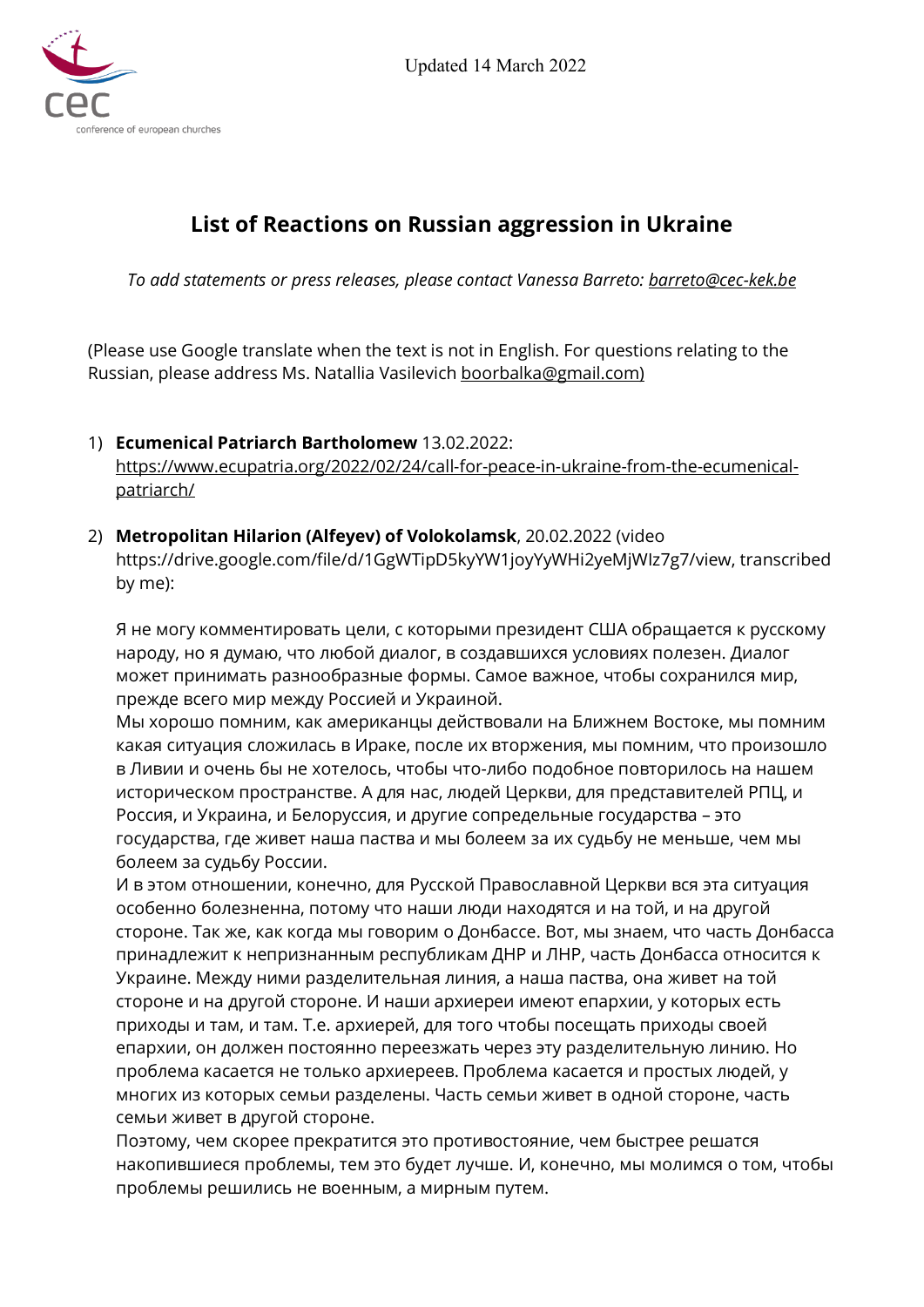

И я очень надеюсь, на то, что на обеих сторонах конфликта хватит мудрости и мужества для того, чтобы выйти на переговорный процесс и решить накопившиеся проблемы именно путем переговоров.

- 3) **Patriarch Kirill of Moscow**, 23.02.2022: <http://www.patriarchia.ru/db/text/5903402.html>
- 4) **All-Ukrainian Council of Churches** 23.02.2022: <https://vrciro.org.ua/ru/statements/uccro-calls-on-president-putin-to-stop-the-war>
- 5) **Pope Francis** 23.02.2022: [https://www.vatican.va/content/francesco/en/audiences/2022/documents/20220223](https://www.vatican.va/content/francesco/en/audiences/2022/documents/20220223-udienza-generale.html) [udienza-generale.html](https://www.vatican.va/content/francesco/en/audiences/2022/documents/20220223-udienza-generale.html)
- 6) **Metropolitan Jozef Stanewski, Roman Catholic Archbishop of Minsk** 23.02.2022: [https://catholic.by/3/news/announcements/14323-23-lyutaga-artsybiskup-stane-ski](https://catholic.by/3/news/announcements/14323-23-lyutaga-artsybiskup-stane-ski-pamolitstsa-za-abarontsa-ajchyny)[pamolitstsa-za-abarontsa-ajchyny](https://catholic.by/3/news/announcements/14323-23-lyutaga-artsybiskup-stane-ski-pamolitstsa-za-abarontsa-ajchyny)

### **Others:**

- 1. **Epiphany, Metropolitan of Kyiv,** autocephalous Orthodox Church of Ukraine: [https://www.pomisna.info/uk/vsi-novyny/zvernennya-mytropolyta-epifaniya-z-pryvodu](https://www.pomisna.info/uk/vsi-novyny/zvernennya-mytropolyta-epifaniya-z-pryvodu-napadu-na-ukrayinu/)[napadu-na-ukrayinu/](https://www.pomisna.info/uk/vsi-novyny/zvernennya-mytropolyta-epifaniya-z-pryvodu-napadu-na-ukrayinu/)
- 2. **Onuphriy, Metropolitan of Kyiv,** Ukrainian Orthodox Church of Moscow Patriarchate: [https://news.church.ua/2022/02/24/obrashhenie-blazhennejshego-mitropolita-kievskogo](https://news.church.ua/2022/02/24/obrashhenie-blazhennejshego-mitropolita-kievskogo-vseya-ukrainy-onufriya-k-vernym-grazhdanam-ukrainy/)[vseya-ukrainy-onufriya-k-vernym-grazhdanam-ukrainy/,](https://news.church.ua/2022/02/24/obrashhenie-blazhennejshego-mitropolita-kievskogo-vseya-ukrainy-onufriya-k-vernym-grazhdanam-ukrainy/) translated into English by WCC: [https://www.oikoumene.org/news/in-ukraine-such-a-war-has-no-excuse-neither-from-god](https://www.oikoumene.org/news/in-ukraine-such-a-war-has-no-excuse-neither-from-god-nor-from-people)[nor-from-people](https://www.oikoumene.org/news/in-ukraine-such-a-war-has-no-excuse-neither-from-god-nor-from-people)
- 3. **Ecumenical Patriarch Bartholomew:** [https://ec-patr.org/the-ecumenical-patriarch](https://ec-patr.org/the-ecumenical-patriarch-condemns-the-unprovoked-russian-invasion-of-ukraine-and-expresses-his-solidarity-to-the-suffering-ukrainian-people/)[condemns-the-unprovoked-russian-invasion-of-ukraine-and-expresses-his-solidarity-to](https://ec-patr.org/the-ecumenical-patriarch-condemns-the-unprovoked-russian-invasion-of-ukraine-and-expresses-his-solidarity-to-the-suffering-ukrainian-people/)[the-suffering-ukrainian-people/](https://ec-patr.org/the-ecumenical-patriarch-condemns-the-unprovoked-russian-invasion-of-ukraine-and-expresses-his-solidarity-to-the-suffering-ukrainian-people/)
- 4. **Patriarch Kirill of Moscow**: <http://www.patriarchia.ru/db/text/5903795.html>
- 5. **Patriarch Elias of Georgia**: <https://patriarchate.ge/news/2914>
- 6. **Archbishop Tikhon of the Orthodox Church in America**: [https://www.oca.org/holy](https://www.oca.org/holy-synod/statements/his-beatitude-metropolitan-tikhon/statement-on-war-in-ukraine)[synod/statements/his-beatitude-metropolitan-tikhon/statement-on-war-in-ukraine](https://www.oca.org/holy-synod/statements/his-beatitude-metropolitan-tikhon/statement-on-war-in-ukraine)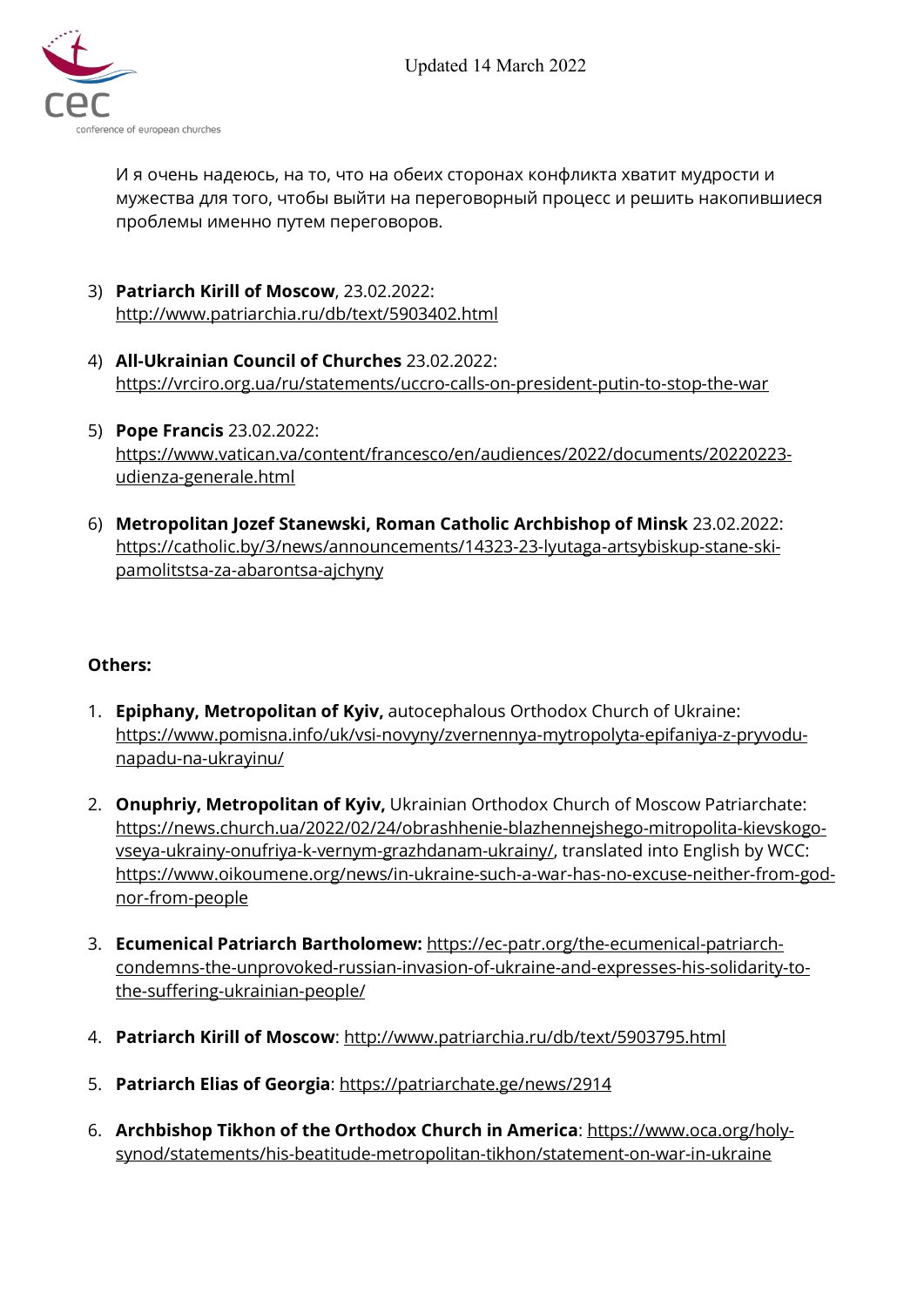Updated 14 March 2022



7. **European Bishops of ROCOR**: [https://orthodox-europe.org/content/statement-on](https://orthodox-europe.org/content/statement-on-conflicts-in-ukraine/)[conflicts-in-ukraine/](https://orthodox-europe.org/content/statement-on-conflicts-in-ukraine/)

### 8. **American ROCOR**:

http://www.synod.com/synod/eng2022/20220224\_enmhstatementukraine.html

- 9. **Vladimir, Metropolitan of Chișinău and all Moldova (Russian Orthodox Church)**: [https://mitropolia.md/ips-mitropolit-vladimir-sa-ne-rugam-cu-totii-pentru-o-buna](https://mitropolia.md/ips-mitropolit-vladimir-sa-ne-rugam-cu-totii-pentru-o-buna-intelegere-intre-popoare-fiind-in-profunda-rugaciune-alaturi-de-cei-suferinzi/)[intelegere-intre-popoare-fiind-in-profunda-rugaciune-alaturi-de-cei-suferinzi/](https://mitropolia.md/ips-mitropolit-vladimir-sa-ne-rugam-cu-totii-pentru-o-buna-intelegere-intre-popoare-fiind-in-profunda-rugaciune-alaturi-de-cei-suferinzi/)
- 10. **Metropolitan Veniamin of Minsk, Belarusian Orthodox Church, Moscow Patriarchate**: <http://church.by/news/-36>

#### 11. **Patriarch Daniel of Romania**

https://basilica.ro/en/patriarch-daniel-calls-for-end-to-war-in-ukraine-urges-prayers-forpeace/

#### **12. Orthodox Church of Greece - Abp. Ieronomyus**

[https://orthodoxtimes.com/archbishop-of-athens-i-am-shocked-my-thoughts-and-prayers](https://orthodoxtimes.com/archbishop-of-athens-i-am-shocked-my-thoughts-and-prayers-to-our-ukrainian-brothers/)[to-our-ukrainian-brothers/](https://orthodoxtimes.com/archbishop-of-athens-i-am-shocked-my-thoughts-and-prayers-to-our-ukrainian-brothers/)

#### **13. Bishop Neophytos of Nyeri and Mt Kenya, African Orthodox Church of Kenya**

It is absolutely immoral, illegal, unjustifiable, unacceptable and inhumane for Russia to stage war, eliminate innocent lives because of their selfish interests. It pains and hurts me when I hear children screaming their hearts out for survival, people who are bloody bodied all-over looking helpless. It is now clear and worrying that Russia is not ready to listen to the member States of good will calling for ceasefire.

Having said that, Africa should be equally worried and concerned as well at the blink of an eye. We should be seriously concerned and alert and be ready to ask ourselves tough questions about their intended Orthodox mission work in Africa. That it is not only offensive but seem to indicate a planned humiliating attack on our continent now or in the future. The priests from Russia who entered Kenya and Tanzania came in and started invading our churches and wooing our clergy to become their disciples without following the right protocol. They are now everywhere else in Africa asking us to be against the Greek Bishops. However, in the real sense they are asking us to go against ourselves. That's why they are now calling us Greeks and themselves Russians. Who bewitched us???! Anyway anyhow, if anything happens that will hurt or injure our people, then those who have embraced their mission ideology and prayers should be held responsible and answerable. The signing of oaths, hefty promises being peddled are good signs of creating hatred or jealousy among people especially between the clergy and the faithful. hence internal conflicts. Remember, no war is ever a small war.

I appeal therefore unworthy as I am, to the Ministry of Interior of our Country Kenya, to be vigilant, keen, professional and diplomatic in analyzing their intended mission if its trustworthy and genuine. We need to ask tough questions at this point as genuine Orthodox Christians who love this country, our African Orthodox Church of Kenya (AOCK)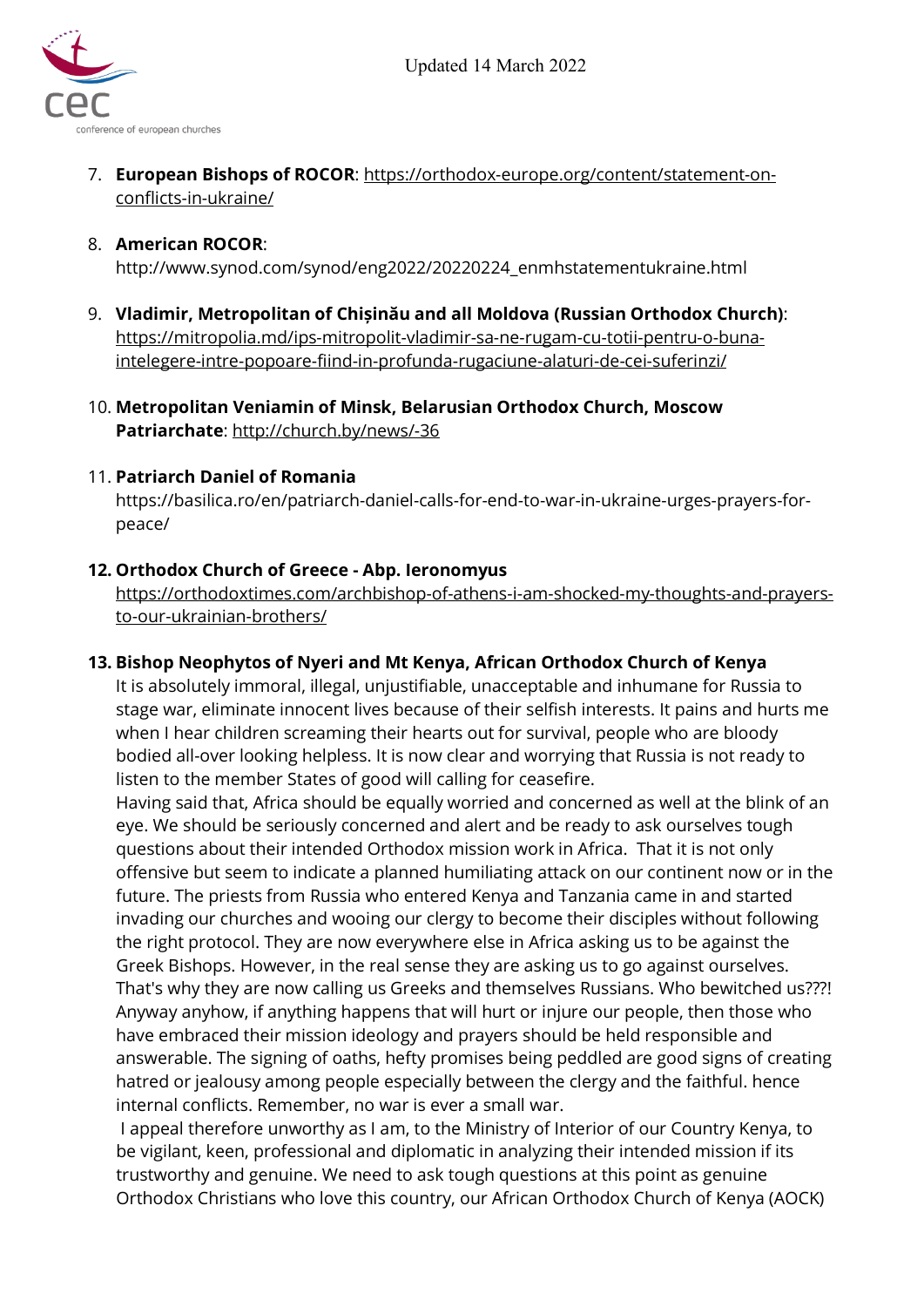



and each other. We should remain alert, vigilant and smart because things don't seem always to be what they are meant to be. Let us not betray our heritage, you have all seen the gospel, this is something else that is far from the gospel.

Let us earnestly pray for bleeding Ukraine, they need our unceasing prayers. Lord have Mercy.

### 14. **Archbishop Svyatoslav of Ukrainian Greek-Catholic Church:**

[http://news.ugcc.ua/ru/articles/obrashchenie\\_blazhenneyshego\\_svyatoslava\\_po\\_povodu\\_n](http://news.ugcc.ua/ru/articles/obrashchenie_blazhenneyshego_svyatoslava_po_povodu_nachala_voyni_v_ukraine_95776.html) [achala\\_voyni\\_v\\_ukraine\\_95776.html](http://news.ugcc.ua/ru/articles/obrashchenie_blazhenneyshego_svyatoslava_po_povodu_nachala_voyni_v_ukraine_95776.html)

### 15. **Conference of Catholic Bishops in Russia:**

<http://catholic-russia.ru/2022/obrashhenie-konferenczii-katolicheskih-episkopov-rossii/>

# 16. **Cardinal Parolin, Holy See:**

[https://www.vaticannews.va/en/vatican-city/news/2022-02/parolin-may-those-who-hold](https://www.vaticannews.va/en/vatican-city/news/2022-02/parolin-may-those-who-hold-the-fate-of-the-world-in-their-hands.html)[the-fate-of-the-world-in-their-hands.html](https://www.vaticannews.va/en/vatican-city/news/2022-02/parolin-may-those-who-hold-the-fate-of-the-world-in-their-hands.html)

# 17. **Gintaras Grušas, chief of CCEE:**

<https://www.niedziela.pl/artykul/77488/Biskupi-Europy-apeluja-o-pokoj-na>

### 18. **Stanisław Gądecki, chief of Conference of Catholic Bishops in Poland:**

[https://www.ekai.pl/apel-przewodniczacego-episkopatu-w-zwiazku-z-inwazja-rosyjska-na](https://www.ekai.pl/apel-przewodniczacego-episkopatu-w-zwiazku-z-inwazja-rosyjska-na-ukraine/)[ukraine/](https://www.ekai.pl/apel-przewodniczacego-episkopatu-w-zwiazku-z-inwazja-rosyjska-na-ukraine/)

### 19. **Aleh Butkevich, chief of Conference of Catholic Bishops in Belarus:**

[https://www.ekai.pl/apel-przewodniczacego-episkopatu-w-zwiazku-z-inwazja-rosyjska-na](https://www.ekai.pl/apel-przewodniczacego-episkopatu-w-zwiazku-z-inwazja-rosyjska-na-ukraine/)[ukraine/](https://www.ekai.pl/apel-przewodniczacego-episkopatu-w-zwiazku-z-inwazja-rosyjska-na-ukraine/)

#### 20. **Russian Baptist Union:** <https://baptist.org.ru/news/main/view/article/1640363>

#### 21. **Belarusian Pentecostal Union:** https://[оцхве.бел/news/?id=3218](https://%D0%BE%D1%86%D1%85%D0%B2%D0%B5.%D0%B1%D0%B5%D0%BB/news/?id=3218)

### 22. **WCC:**

[https://www.oikoumene.org/news/wcc-calls-for-an-immediate-end-to-the-current-armed](https://www.oikoumene.org/news/wcc-calls-for-an-immediate-end-to-the-current-armed-hostilities)[hostilities](https://www.oikoumene.org/news/wcc-calls-for-an-immediate-end-to-the-current-armed-hostilities)

### 23. **WCC:**

[https://www.oikoumene.org/news/wcc-urges-president-putin-to-stop-war-restore-peace](https://www.oikoumene.org/news/wcc-urges-president-putin-to-stop-war-restore-peace-to-ukraine)[to-ukraine](https://www.oikoumene.org/news/wcc-urges-president-putin-to-stop-war-restore-peace-to-ukraine)

### 24. **Belarusian Christian Vision Group:**

[https://belarus2020.churchby.info/statement-of-the-christian-vision-working-group-of-the-](https://belarus2020.churchby.info/statement-of-the-christian-vision-working-group-of-the-coordination-council-regarding-military-aggression-against-fraternal-ukraine-and-alexander-lukashenkos-regime-involvement/)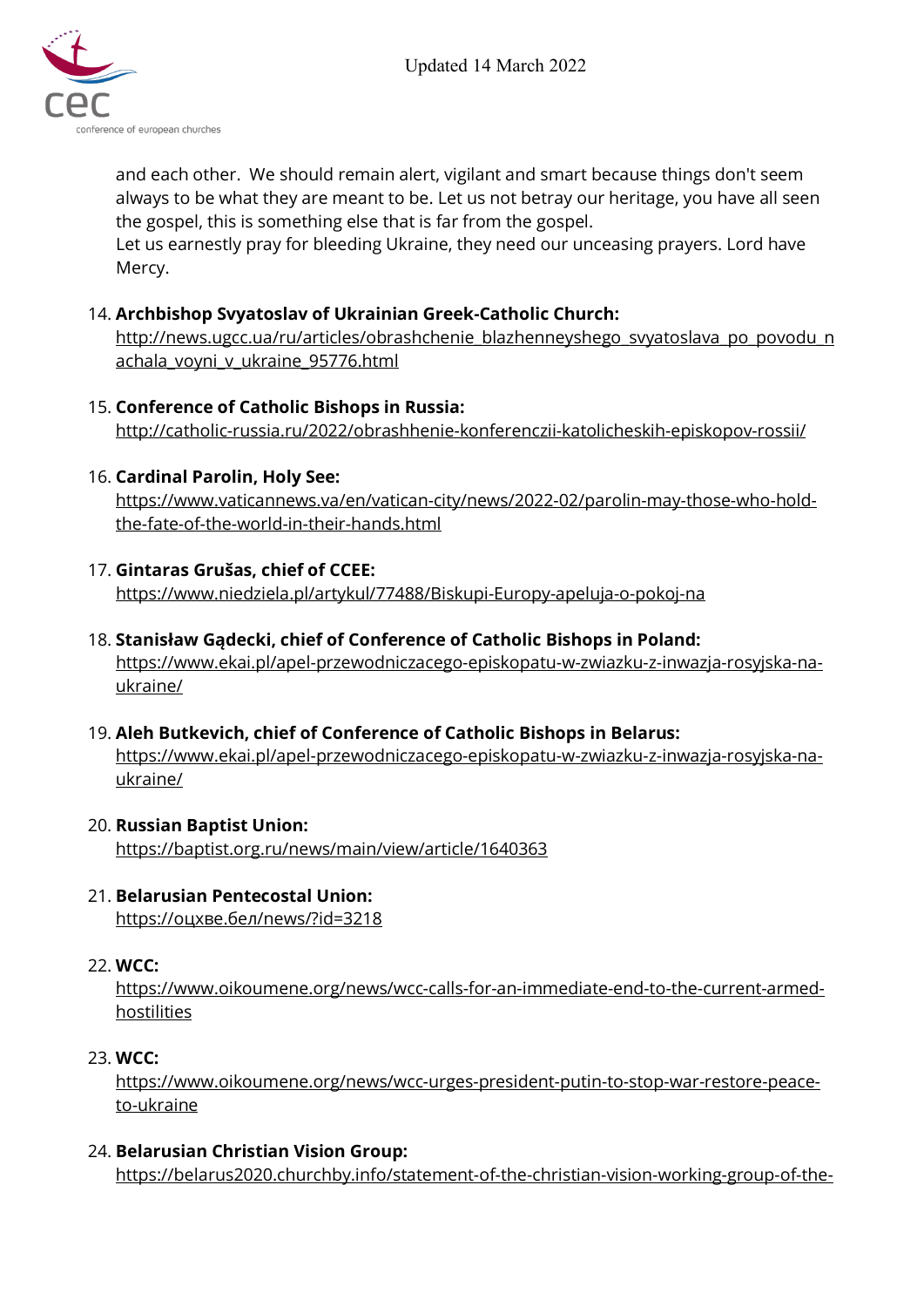

[coordination-council-regarding-military-aggression-against-fraternal-ukraine-and](https://belarus2020.churchby.info/statement-of-the-christian-vision-working-group-of-the-coordination-council-regarding-military-aggression-against-fraternal-ukraine-and-alexander-lukashenkos-regime-involvement/)[alexander-lukashenkos-regime-involvement/](https://belarus2020.churchby.info/statement-of-the-christian-vision-working-group-of-the-coordination-council-regarding-military-aggression-against-fraternal-ukraine-and-alexander-lukashenkos-regime-involvement/)

# 25. **Archbishops of Canterbury and York:**

[https://www.churchofengland.org/media-and-news/press-releases/attack-ukraine-act](https://www.churchofengland.org/media-and-news/press-releases/attack-ukraine-act-great-evil-statement-archbishops-canterbury-and)[great-evil-statement-archbishops-canterbury-and](https://www.churchofengland.org/media-and-news/press-releases/attack-ukraine-act-great-evil-statement-archbishops-canterbury-and)

# 26. **CEC, WCRC, LWF, WMC:**

[https://www.ceceurope.org/ukraine-cec-together-with-christian-global-organisations](https://www.ceceurope.org/ukraine-cec-together-with-christian-global-organisations-condemns-assault-calls-for-peace-invites-to-prayer/)[condemns-assault-calls-for-peace-invites-to-prayer/](https://www.ceceurope.org/ukraine-cec-together-with-christian-global-organisations-condemns-assault-calls-for-peace-invites-to-prayer/)

### 27. European Ecumenical Peace movement **Church and Peace**: [https://www.church-and-peace.org/en/2022/02/war-in-ukraine-voices-and-activities-from](https://www.church-and-peace.org/en/2022/02/war-in-ukraine-voices-and-activities-from-the-church-and-peace-network/)[the-church-and-peace-network/](https://www.church-and-peace.org/en/2022/02/war-in-ukraine-voices-and-activities-from-the-church-and-peace-network/)

# 28. **Church of Scotland**

[https://www.churchofscotland.org.uk/news-and-events/news/2022/articles/church-calls](https://www.churchofscotland.org.uk/news-and-events/news/2022/articles/church-calls-for-renewed-peacemaking-efforts-in-ukraine)[for-renewed-peacemaking-efforts-in-ukraine](https://www.churchofscotland.org.uk/news-and-events/news/2022/articles/church-calls-for-renewed-peacemaking-efforts-in-ukraine)

Prayer for Peace here: [https://www.churchofscotland.org.uk/news-and](https://www.churchofscotland.org.uk/news-and-events/news/2022/articles/worship-leaders-encouraged-to-use-prayer-for-peace-this-sunday)[events/news/2022/articles/worship-leaders-encouraged-to-use-prayer-for-peace-this](https://www.churchofscotland.org.uk/news-and-events/news/2022/articles/worship-leaders-encouraged-to-use-prayer-for-peace-this-sunday)[sunday](https://www.churchofscotland.org.uk/news-and-events/news/2022/articles/worship-leaders-encouraged-to-use-prayer-for-peace-this-sunday)

Picked up by the BBC here: <https://www.bbc.co.uk/news/uk-scotland-60506126>

29. **Polish Ecumenical Council announced** yesterday evening its statement on Russia's military attack on Ukraine.

*English* [https://ekumenia.pl/content/uploads/2022/02/In-solidarity-with-Ukraine-EN](https://ekumenia.pl/content/uploads/2022/02/In-solidarity-with-Ukraine-EN-statement-of-Polish-Ecumenical-Council.pdf)[statement-of-Polish-Ecumenical-Council.pdf](https://ekumenia.pl/content/uploads/2022/02/In-solidarity-with-Ukraine-EN-statement-of-Polish-Ecumenical-Council.pdf)

*German* [https://ekumenia.pl/content/uploads/2022/02/Solidarisch-mit-der-Ukraine-DE-](https://ekumenia.pl/content/uploads/2022/02/Solidarisch-mit-der-Ukraine-DE-Erklaerung-des-Polnischen-Oekumenischen-Rates.pdf)[Erklaerung-des-Polnischen-Oekumenischen-Rates.pdf](https://ekumenia.pl/content/uploads/2022/02/Solidarisch-mit-der-Ukraine-DE-Erklaerung-des-Polnischen-Oekumenischen-Rates.pdf)

*Polish* [https://ekumenia.pl/czytelnia/stanowiska-polskiej-rady-ekumenicznej/solidarni-z](https://ekumenia.pl/czytelnia/stanowiska-polskiej-rady-ekumenicznej/solidarni-z-ukraina/)[ukraina/](https://ekumenia.pl/czytelnia/stanowiska-polskiej-rady-ekumenicznej/solidarni-z-ukraina/)

*Ukrainian* [https://ekumenia.pl/content/uploads/2022/02/In-solidarity-with-Ukraine-UA](https://ekumenia.pl/content/uploads/2022/02/In-solidarity-with-Ukraine-UA-statement-of-Polish-Ecumenical-Council.pdf)[statement-of-Polish-Ecumenical-Council.pdf](https://ekumenia.pl/content/uploads/2022/02/In-solidarity-with-Ukraine-UA-statement-of-Polish-Ecumenical-Council.pdf)

*Russian*: [https://ekumenia.pl/content/uploads/2022/02/In-solidarity-with-Ukraine-RU](https://ekumenia.pl/content/uploads/2022/02/In-solidarity-with-Ukraine-RU-statement-of-Polish-Ecumenical-Council.pdf)[statement-of-Polish-Ecumenical-Council.pdf](https://ekumenia.pl/content/uploads/2022/02/In-solidarity-with-Ukraine-RU-statement-of-Polish-Ecumenical-Council.pdf)

30. **French News from Constantin Sigov** :

[https://www.mediapart.fr/journal/international/250222/c-est-le-jour-le-plus-dur-de-notre](https://www.mediapart.fr/journal/international/250222/c-est-le-jour-le-plus-dur-de-notre-vie-devant-la-catastrophe-de-tchernobyl)[vie-devant-la-catastrophe-de-tchernobyl](https://www.mediapart.fr/journal/international/250222/c-est-le-jour-le-plus-dur-de-notre-vie-devant-la-catastrophe-de-tchernobyl)

31. **Statement of the Consistory of the Evangelical Church of the Augsburg Confession in Poland:**

[https://en.luteranie.pl/nowosci/consistory\\_statement\\_on\\_russias\\_aggression.html](https://en.luteranie.pl/nowosci/consistory_statement_on_russias_aggression.html)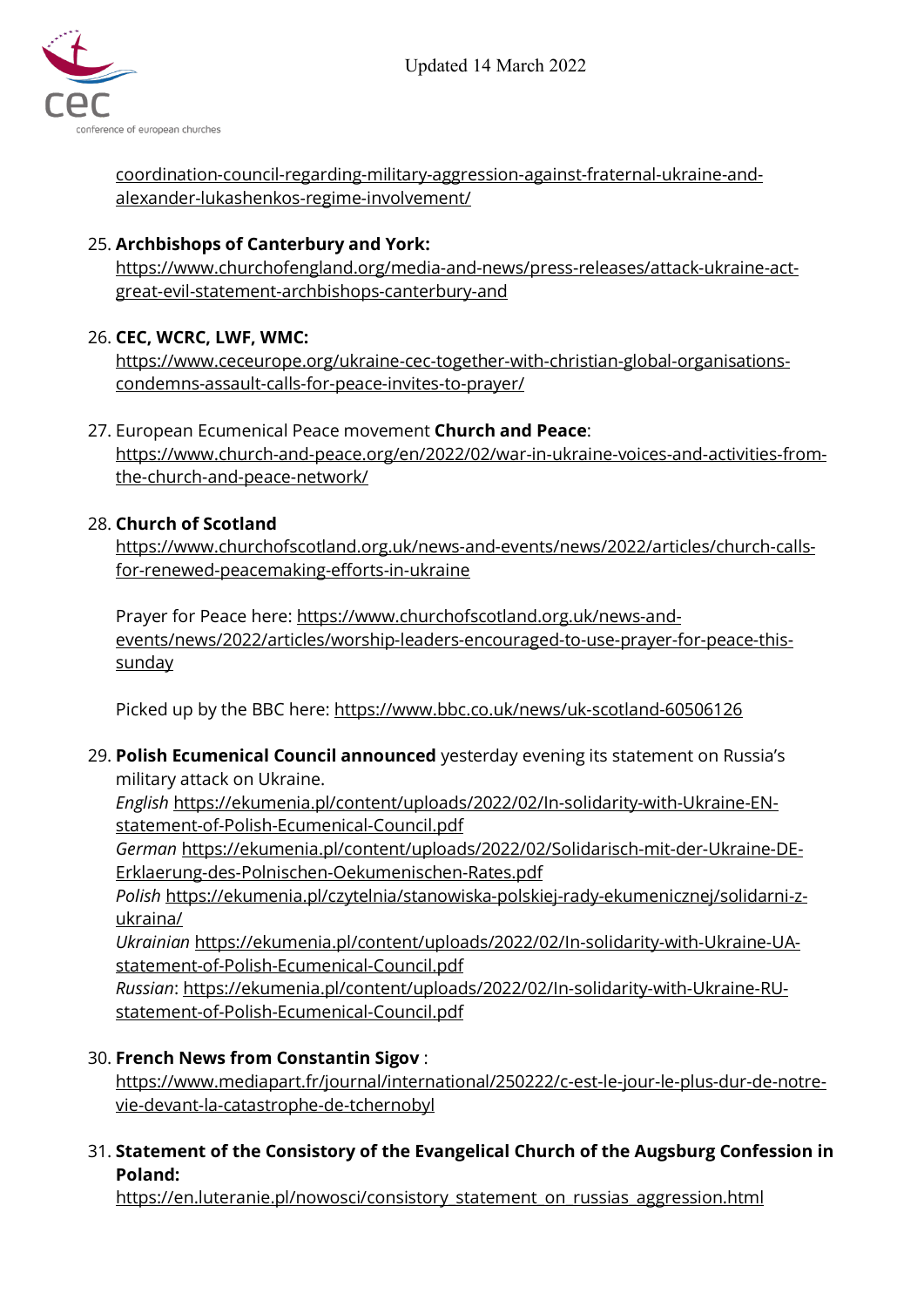Updated 14 March 2022



and the Presiding Bishop: [https://en.luteranie.pl/nowosci/appeal\\_for\\_prayers\\_and\\_support\\_for\\_ukraine.html](https://en.luteranie.pl/nowosci/appeal_for_prayers_and_support_for_ukraine.html)

### 32. PDF**: Statement of the bishops of the Orthodox Church of Finland** EN\_RU\_26.2.2022

33. PDF: **Statement of Estonian Council of Churches**, made in public at on 24th of on February. On that day Republic of Estonia celebrated its 104th Anniversary of Independence with Ecumenical Worship Service in the Lutheran Cathedral of Saint Mary The Virgin in Tallinn. The Statement was made in the presence of President of State of Estonia and the presence of Diplomatic Corp. The statement was broadcasted online in Estonian National Television.

### **34.** PDF: **Statement from the Mennonite Central Committee**

- 35. PDF: **Women's Appeal for Peace** from former Yugoslavia
- 36. Statement from the **International Association for Religious Freedom**, which is an association of the Remonstrant Church: <https://iarf.net/a-statement-on-the-war-in-ukraine>
- **37.** PDF: **Statement from the Council for Religious and Life Stance Communities in Norway**
- 38. PDF: **Peace Appeal of the Finnish Ecumenical Council**, published 23 February 2022

### 39. **Othodox Autocephalous Church of Albania**:

SINCERE PRAYER FOR THE CESSATION OF THE WAR BETWEEN BROTHERS AND SISTERS AND FOR PEACE IN UKRAINE: [https://orthodoxalbania.org/2020/en/2022/02/28/sincere](https://orthodoxalbania.org/2020/en/2022/02/28/sincere-prayer-for-the-cessation-of-the-war-between-brothers-and-sisters-and-for-peace-in-ukraine/)[prayer-for-the-cessation-of-the-war-between-brothers-and-sisters-and-for-peace-in](https://orthodoxalbania.org/2020/en/2022/02/28/sincere-prayer-for-the-cessation-of-the-war-between-brothers-and-sisters-and-for-peace-in-ukraine/)[ukraine/](https://orthodoxalbania.org/2020/en/2022/02/28/sincere-prayer-for-the-cessation-of-the-war-between-brothers-and-sisters-and-for-peace-in-ukraine/) 

- 40. **Statement of the Czechoslovak Hussite church** from 2th March (in Czech and Ukraine language) is available on: [https://www.aktualne.ccsh.cz/9-aktualni-informace/1173-mir](https://www.aktualne.ccsh.cz/9-aktualni-informace/1173-mir-ukrajine-vyjadreni-cirkve-ceskoslovenske-husitske.html)[ukrajine-vyjadreni-cirkve-ceskoslovenske-husitske.html](https://www.aktualne.ccsh.cz/9-aktualni-informace/1173-mir-ukrajine-vyjadreni-cirkve-ceskoslovenske-husitske.html)
- 41. **Statement from the Bishop Council of the Czechoslovak Hussite Church** from 24th March: English version attached, Czech version here: [https://www.aktualne.ccsh.cz/pastorace/1161-vyjadreni-biskupu-cirkve-ceskoslovenske](https://www.aktualne.ccsh.cz/pastorace/1161-vyjadreni-biskupu-cirkve-ceskoslovenske-husitske-k-situaci-na-ukrajine.html)[husitske-k-situaci-na-ukrajine.html](https://www.aktualne.ccsh.cz/pastorace/1161-vyjadreni-biskupu-cirkve-ceskoslovenske-husitske-k-situaci-na-ukrajine.html)
- 42. PDF: **Open letter to the church leaders in Russia from the Czech Republic** (Czech, Russian and in English), dated March 2, 2022. Czech version here: [https://www.aktualne.ccsh.cz/reakce-cirkvi/1170-cirkve-zadaji](https://www.aktualne.ccsh.cz/reakce-cirkvi/1170-cirkve-zadaji-duchovni-v-rusku-at-se-zasadi-o-mir.html)[duchovni-v-rusku-at-se-zasadi-o-mir.html](https://www.aktualne.ccsh.cz/reakce-cirkvi/1170-cirkve-zadaji-duchovni-v-rusku-at-se-zasadi-o-mir.html)